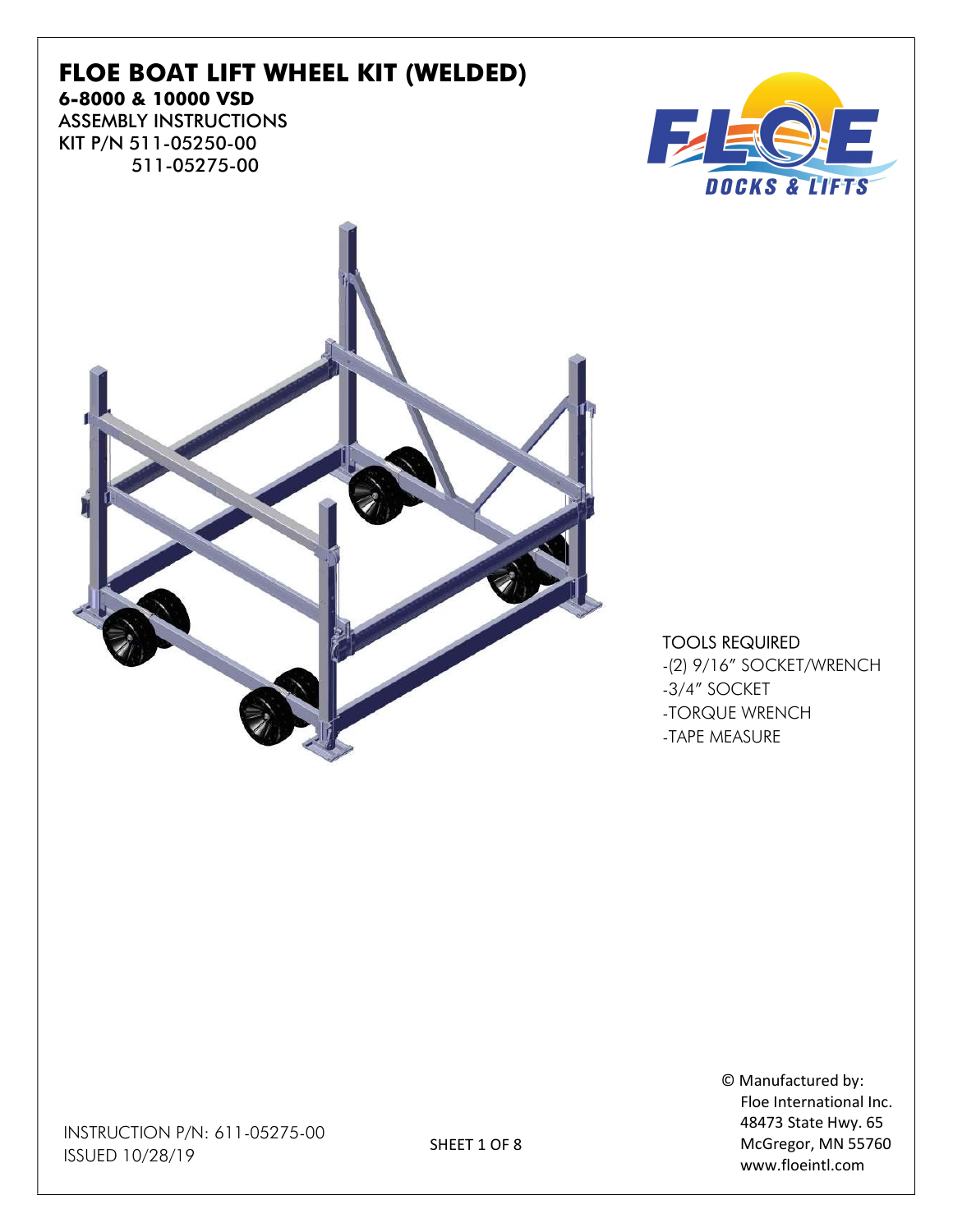# FLOE BOAT LIFT WHEEL KIT (WELDED) 6-8000 VSD

EXPLODED VIEW AND BOM

#### P/N 511-05250-00

| <b>QTY</b> | <b>PART NUMBER</b> | <b>DESCRIPTION</b>              |
|------------|--------------------|---------------------------------|
| າ          | 002-04280-00       | CLAMP, BL/WK 7-1/4" (M)         |
|            | 002-04281-00       | CLAMP, BL/WK 7-1/4" (F)         |
|            | 007-00016-00       | SPACER, POLYETHYLENE - 1.813"   |
|            | 010-06002-00       | PLASTIC REPLCMT TIRE - AIRTIGHT |
|            | 111-00454-00       | WELD'T, BLWK SPINDLE 6-10K      |
|            | 511-04234-00       | FASTENERS, LIFT WHEEL KIT (LG)  |
|            |                    |                                 |

### FASTENER KIT

| <b>ITEM</b> | OTY | PART NUMBER  | <b>DESCRIPTION</b>             |
|-------------|-----|--------------|--------------------------------|
|             | Δ   | 001-26728-00 | CLIP, STAINLESS STEEL-SPINDLE  |
| В           |     | 001-70117-00 | HHCS, 3/8-16 X 3 1/2" 18-8 SS  |
|             |     | 001-76071-00 | NUT, NYLOCK 3/8-16 ALUM.       |
|             |     | 010-00020-00 | WASHER, 2.5" O.D. x 1.75" I.D. |

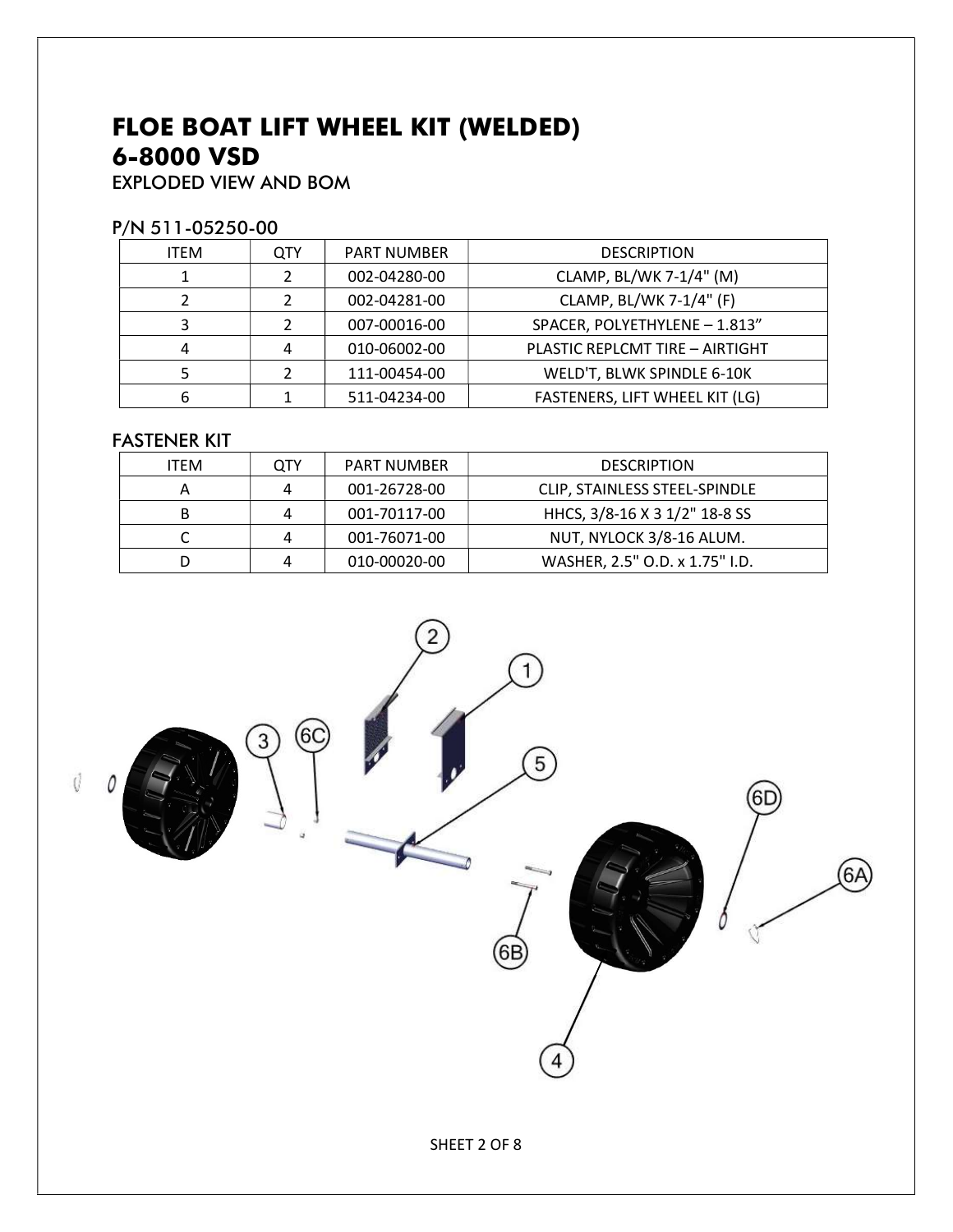# FLOE BOAT LIFT WHEEL KIT (WELDED) 10000 VSD

EXPLODED VIEW AND BOM

### P/N 511-05275-00

| <b>ITEM</b> | <b>QTY</b> | <b>PART NUMBER</b> | <b>DESCRIPTION</b>              |
|-------------|------------|--------------------|---------------------------------|
|             |            | 007-00016-00       | SPACER, POLYETHYLENE - 1.813"   |
|             |            | 010-06002-00       | PLASTIC REPLCMT TIRE - AIRTIGHT |
|             |            | 111-00454-00       | WELD'T, BLWK SPINDLE 6-10K      |
|             |            | 111-00455-00       | WELD'T, CLAMP BLWK 10K (M)      |
|             |            | 111-00456-00       | WELD'T, CLAMP BLWK 10K (F)      |
| 6           |            | 511-04234-00       | FASTENERS, LIFT WHEEL KIT (LG)  |

### FASTENER KIT

| <b>ITEM</b> | QTY | <b>PART NUMBER</b> | <b>DESCRIPTION</b>             |
|-------------|-----|--------------------|--------------------------------|
|             | Δ   | 001-26728-00       | CLIP, STAINLESS STEEL-SPINDLE  |
| В           | 4   | 001-70117-00       | HHCS, 3/8-16 X 3 1/2" 18-8 SS  |
|             | 4   | 001-76071-00       | NUT, NYLOCK 3/8-16 ALUM.       |
|             | Λ   | 010-00020-00       | WASHER, 2.5" O.D. x 1.75" I.D. |

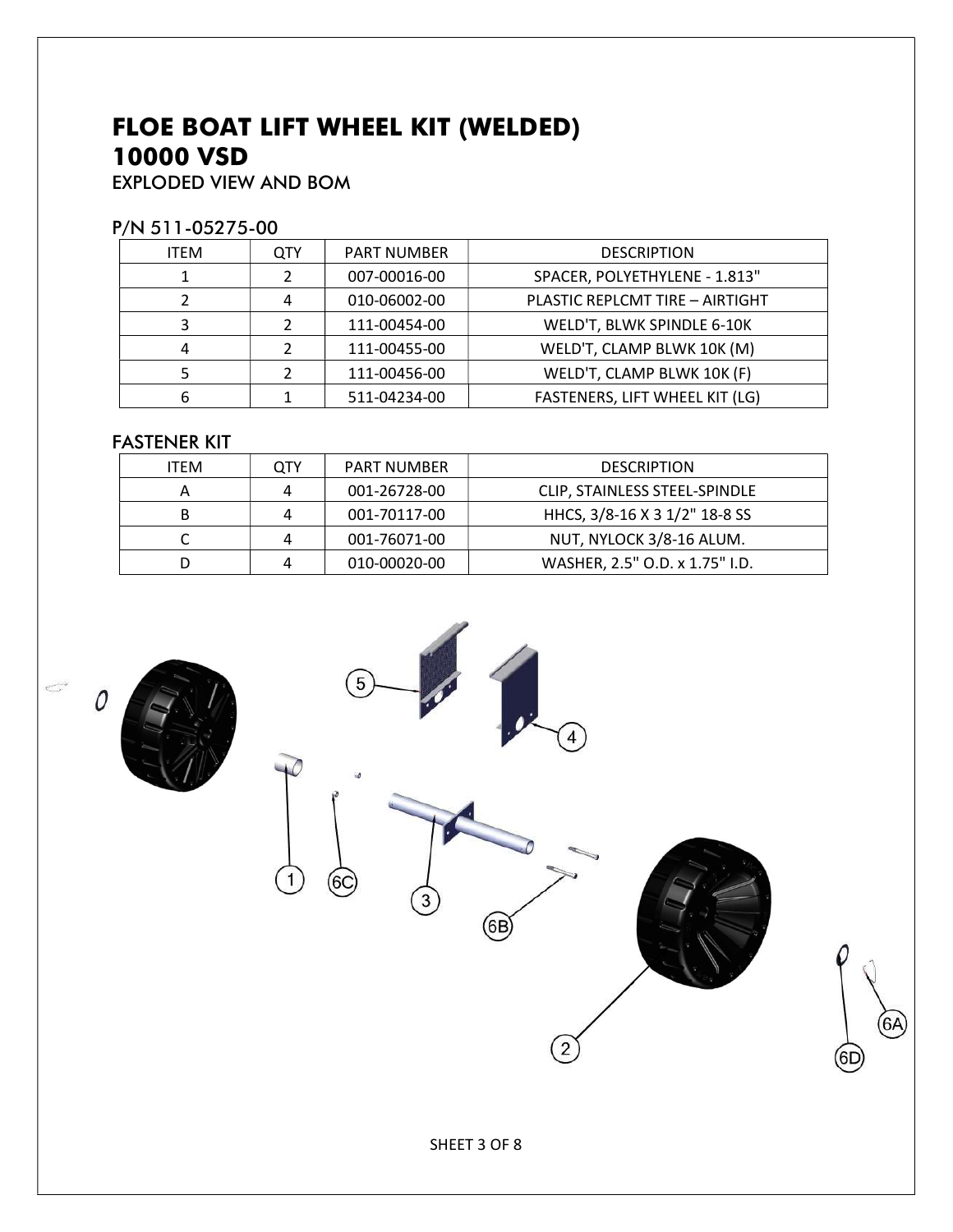### ASSEMBLY

## VSD6-8000 & VSD10000

# STEP 1

- BRACKET AND SPINDLE PLACEMENT

PLACE MALE CLAMP (6-8000 VSD: 002-04280-00, 10000 VSD: 111-00455-00) ON FRAME.



PLACE FEMALE CLAMP (6-8000 VSD: 002-04281-00, 10000 VSD: 111-00456-00) OVER MALE CLAMP.

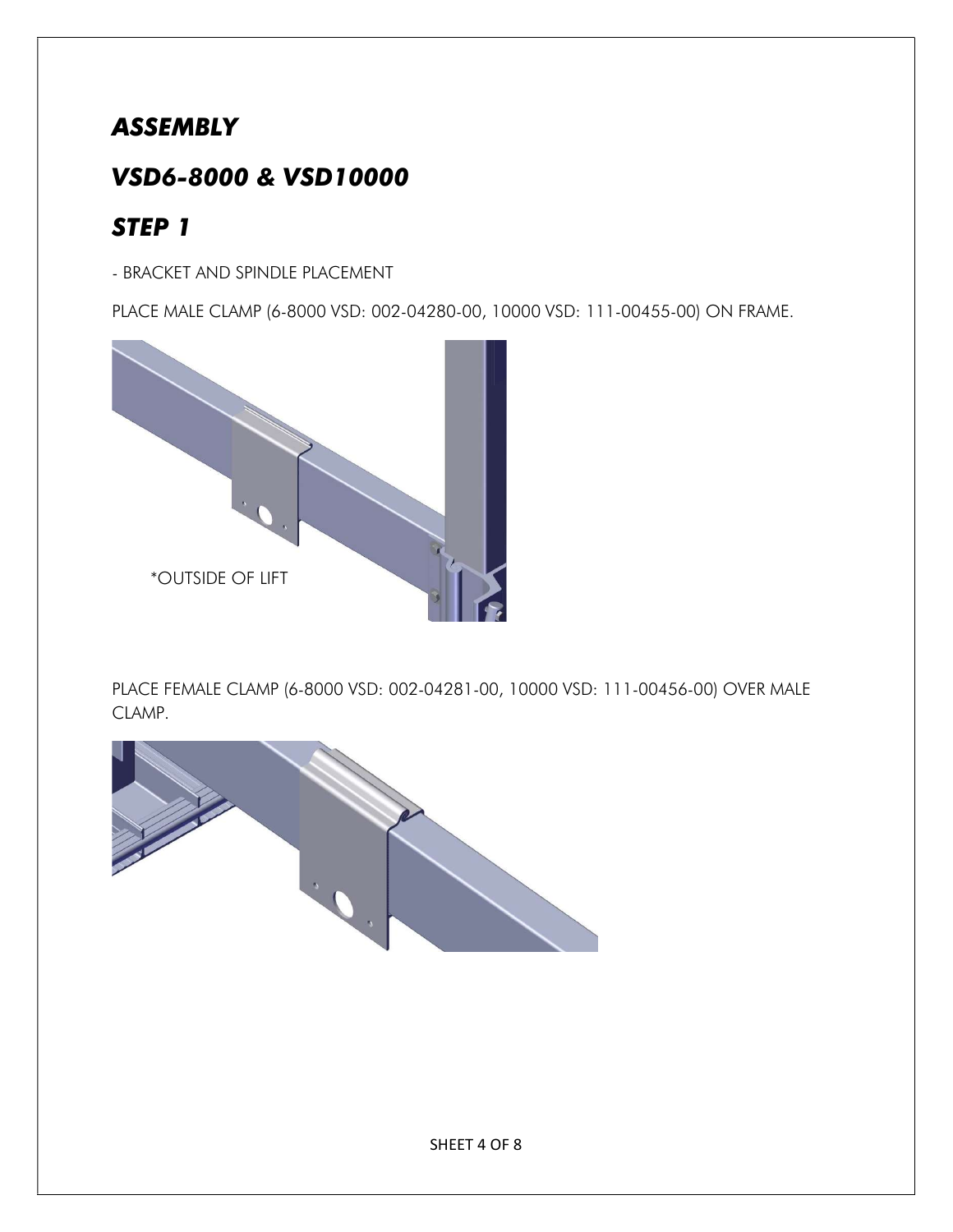#### POSITION CLAMPS 17 INCHES FROM CORNER POST.



SLIDE SPINDLE ASSEMBLY INTO FEMALE CLAMP ON INTERIOR OF LIFT AS SHOWN. PLACE A SPACER ON THE INSIDE SPINDLE.

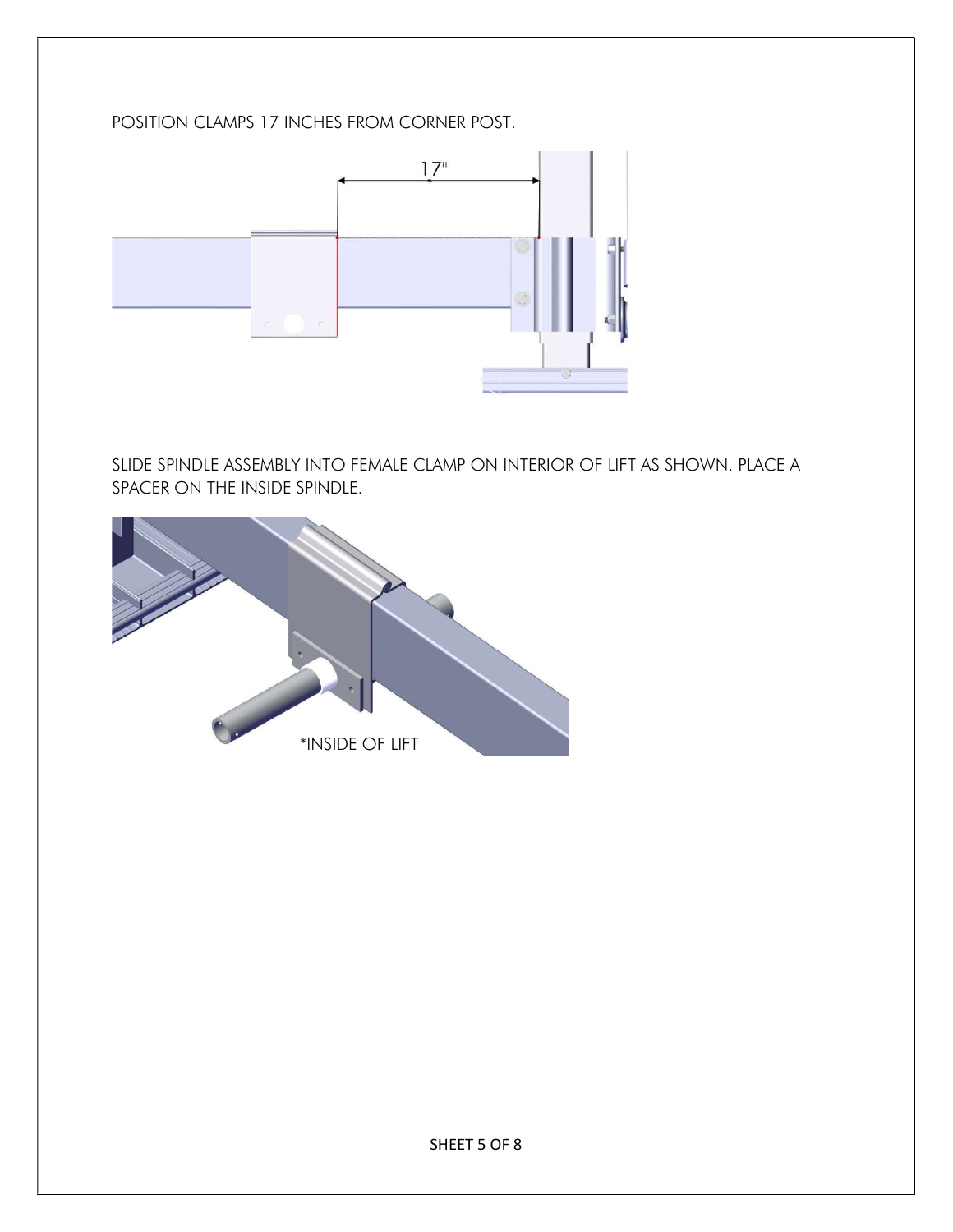### PLACE 3/8-16 x 3 1/2" BOLTS IN THE MALE CLAMP.



PLACE 3/8-16 NUTS ON BOLTS. TORQUE TO 5 FT-LBS.

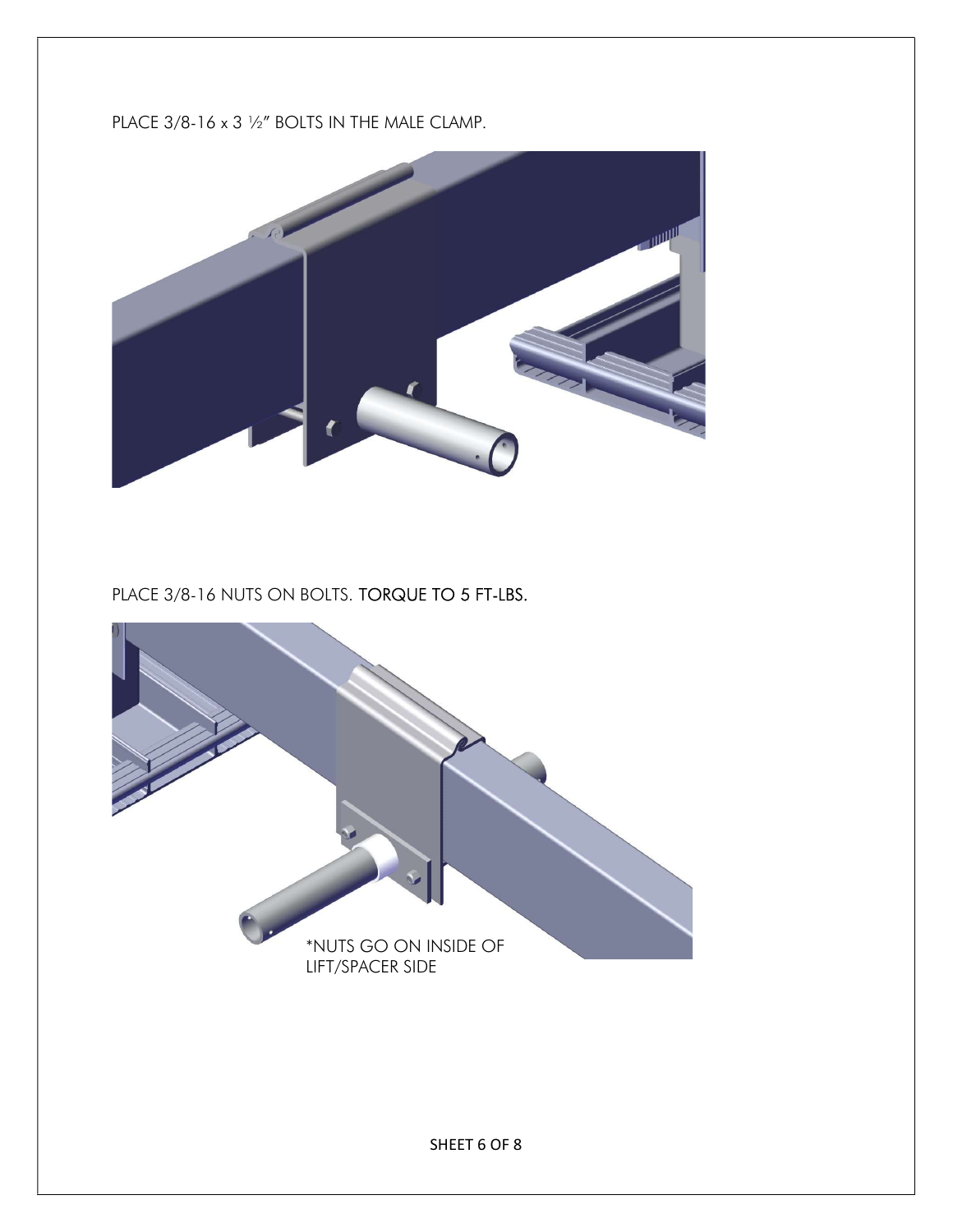### STEP 2

- WHEEL ATTACHMENT

PLACE A WHEEL (010-06002-00) ONTO SPINDLE.



PLACE WASHER ONTO SPINDLE. PLACE SPINDLE CLIP INTO ONE OF THE DESIGNATED HOLES AND SLIDE OVER UNTIL IT SNAPS INTO THE OTHER HOLE.